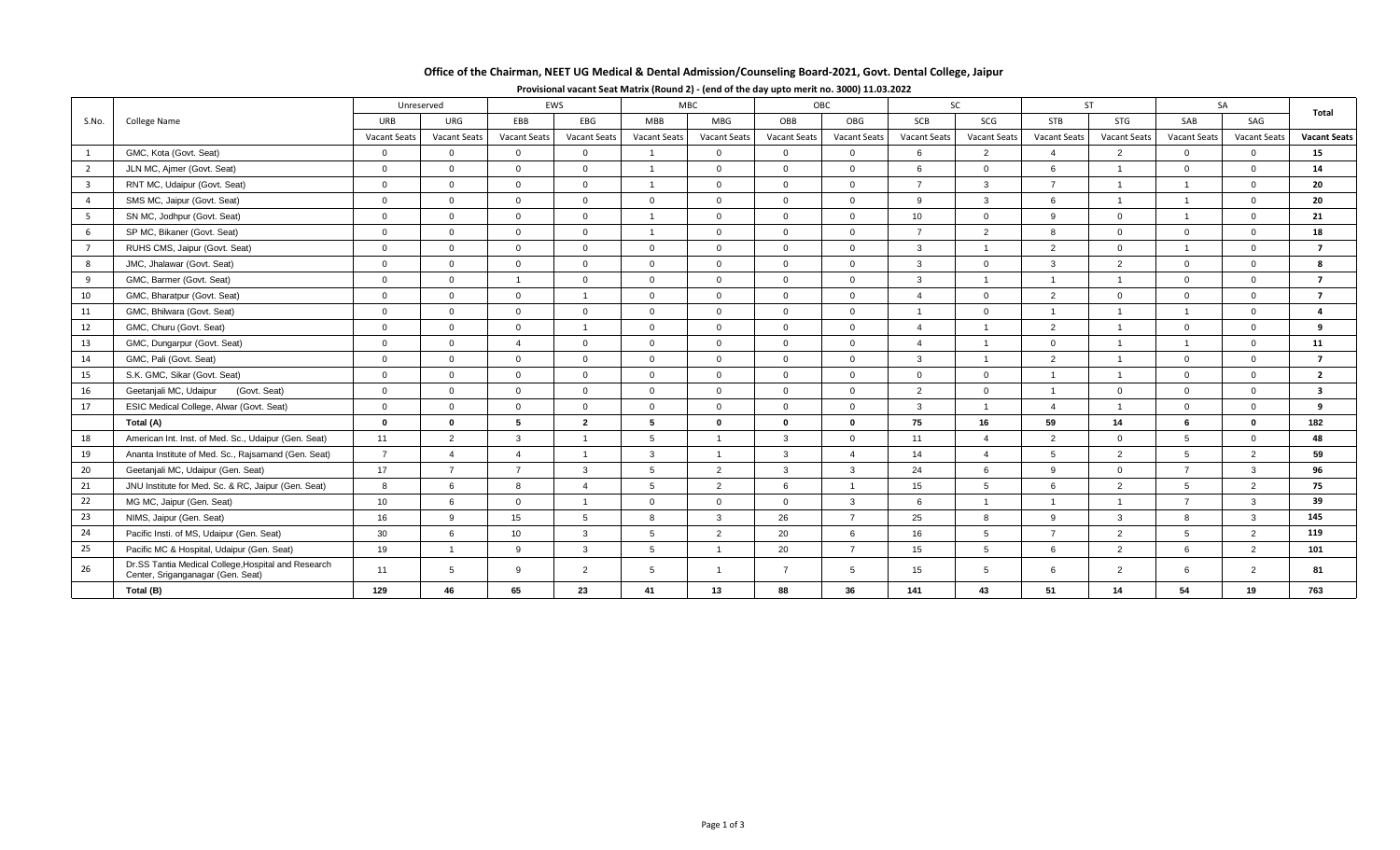## **Office of the Chairman, NEET UG Medical & Dental Admission/Counseling Board-2021, Govt. Dental College, Jaipur**

| Provisional vacant Seat Matrix (Round 2) - (end of the day upto merit no. 3000) 11.03.2022 |  |
|--------------------------------------------------------------------------------------------|--|
|--------------------------------------------------------------------------------------------|--|

|       |                                                                                           |                     | Unreserved          |                     | <b>EWS</b>               |                         | <b>MBC</b>          |                         | OBC            |                     | <b>SC</b>           |                     | <b>ST</b>           |                     | SA                  |                     |
|-------|-------------------------------------------------------------------------------------------|---------------------|---------------------|---------------------|--------------------------|-------------------------|---------------------|-------------------------|----------------|---------------------|---------------------|---------------------|---------------------|---------------------|---------------------|---------------------|
| S.No. | College Name                                                                              | <b>URB</b>          | URG                 | EBB                 | EBG                      | <b>MBB</b>              | MBG                 | OBB                     | OBG            | SCB                 | SCG                 | <b>STB</b>          | <b>STG</b>          | SAB                 | SAG                 | Total               |
|       |                                                                                           | <b>Vacant Seats</b> | <b>Vacant Seats</b> | <b>Vacant Seats</b> | <b>Vacant Seats</b>      | <b>Vacant Seats</b>     | <b>Vacant Seats</b> | <b>Vacant Seats</b>     | Vacant Seats   | <b>Vacant Seats</b> | <b>Vacant Seats</b> | <b>Vacant Seats</b> | <b>Vacant Seats</b> | <b>Vacant Seats</b> | <b>Vacant Seats</b> | <b>Vacant Seats</b> |
| 27    | RUHS CMS, Jaipur (Mgmt. Seat)                                                             | $\overline{0}$      | $\overline{0}$      | $\overline{4}$      | $\overline{1}$           | $\overline{1}$          | $\overline{0}$      | 8                       | $\mathbf{3}$   | $\mathbf{3}$        | $\overline{1}$      | 2                   | $\Omega$            | $\Omega$            | $\Omega$            | 23                  |
| 28    | JMC, Jhalawar (Mgmt. Seat)                                                                | 32                  | $5\overline{5}$     | $5\overline{5}$     | 2                        | $\mathbf 0$             | $\mathbf 0$         | 8                       | $\overline{4}$ | 6                   | $\overline{2}$      | $\overline{1}$      | $\overline{0}$      | $\overline{0}$      | $\mathbf{0}$        | 65                  |
| 29    | GMC, Barmer (Mgmt. Seat)                                                                  | 26                  | $\overline{0}$      | $\overline{0}$      | $\mathbf{0}$             | $\overline{0}$          | $\overline{0}$      | 3                       | $\overline{1}$ | $\mathbf{3}$        | 2                   | $\overline{0}$      | $\overline{1}$      | $\overline{2}$      | $\overline{1}$      | 39                  |
| 30    | GMC, Bharatpur (Mgmt. Seat)                                                               | 29                  | $\overline{4}$      | $\overline{0}$      | $\mathbf{0}$             | $\overline{0}$          | $\overline{0}$      | $\overline{4}$          | 2              | $\overline{1}$      | $\mathbf 0$         | $\overline{2}$      | $\overline{0}$      | $\overline{1}$      | $\overline{1}$      | 44                  |
| 31    | GMC, Bhilwara (Mgmt. Seat)                                                                | 31                  | 5 <sup>5</sup>      | $\overline{1}$      | $\overline{1}$           | $\overline{0}$          | $\overline{0}$      | 5                       | $\overline{0}$ | $\mathbf{3}$        | $\overline{1}$      | 2                   | $\overline{1}$      | $\overline{1}$      | $\overline{0}$      | 51                  |
| 32    | GMC, Churu (Mgmt. Seat)                                                                   | 30                  | $\overline{4}$      | $\overline{0}$      | $\mathbf{0}$             | $\overline{0}$          | $\overline{0}$      | $\overline{0}$          | $\overline{0}$ | $\overline{1}$      | $\overline{1}$      | $\overline{0}$      | $\overline{0}$      | $\overline{1}$      | $\overline{1}$      | 38                  |
| 33    | GMC, Dungarpur (Mgmt. Seat)                                                               | 25                  | $\overline{2}$      | $\overline{1}$      | $\mathbf{0}$             | $\overline{0}$          | $\overline{0}$      | $\mathbf{3}$            | $\mathbf{0}$   | 5                   | $\overline{0}$      | $\overline{1}$      | $\overline{1}$      | $\overline{0}$      | $\overline{0}$      | 38                  |
| 34    | GMC, Pali (Mgmt. Seat)                                                                    | 29                  | $\overline{4}$      | $\overline{2}$      | $\Omega$                 | $\overline{0}$          | $\overline{0}$      | 5                       | $\overline{1}$ | $\mathbf{3}$        | $\overline{1}$      | $\overline{1}$      | $\overline{1}$      | $\overline{0}$      | $\overline{0}$      | 47                  |
| 35    | S.K. GMC, Sikar (Mgmt. Seat)                                                              | 18                  | 3                   | $\mathbf{3}$        | $\overline{0}$           | $\overline{0}$          | $\overline{0}$      | $\overline{2}$          | $\overline{1}$ | $\overline{1}$      | $\overline{1}$      | $\overline{1}$      | $\Omega$            |                     | $\overline{0}$      | 31                  |
| 36    | American Int. Inst. of Med. Sc., Udaipur (Mgmt. Seat)                                     | $\overline{0}$      | $\overline{1}$      | 2                   | $\Omega$                 | $\overline{1}$          | $\Omega$            | $\overline{\mathbf{A}}$ | $\overline{1}$ | $\mathbf{3}$        | $\mathbf{1}$        | $\overline{1}$      | $\overline{1}$      | $\overline{1}$      | $\Omega$            | 16                  |
| 37    | Ananta Institute of Med. Sc., Rajsamand (Mgmt. Seat)                                      | $\overline{2}$      | $\overline{0}$      |                     | $\overline{0}$           | $\overline{1}$          | $\overline{1}$      | $\overline{1}$          | $\overline{1}$ | 2                   | $\overline{0}$      | $\overline{1}$      | $\overline{1}$      | $\overline{1}$      | $\Omega$            | 12                  |
| 38    | Geetanjali MC, Udaipur (Mgmt. Seat)                                                       | 10                  | $\mathbf{3}$        | $\mathbf{3}$        | $\overline{1}$           | $\overline{1}$          | $\overline{1}$      | 6                       | 2              | $\overline{4}$      | 2                   | 2                   | $\overline{0}$      | $\overline{1}$      | $\overline{1}$      | 37                  |
| 39    | JNU Institute for Med. Sc. & RC, Jaipur (Mgmt. Seat)                                      | $5\phantom{.0}$     | $\overline{1}$      | $\overline{1}$      | $\overline{\phantom{0}}$ | $\overline{1}$          | $\overline{0}$      | $\Delta$                | $\overline{1}$ | $\mathbf{3}$        | $\mathbf{1}$        | 2                   | $\Omega$            | $\overline{0}$      | $\overline{1}$      | 21                  |
| 40    | MG MC, Jaipur (Mgmt. Seat)                                                                | $\overline{4}$      | $\mathbf{3}$        | $\mathbf{3}$        | $\mathsf{O}$             | $\overline{1}$          | $\overline{1}$      | $\mathbf{3}$            | $\mathbf{1}$   | $\overline{4}$      | 2                   | $\overline{2}$      | $\Omega$            | $\overline{1}$      | $\overline{1}$      | 26                  |
| 41    | NIMS, Jaipur (Mgmt. Seat)                                                                 | 9                   | $\overline{1}$      | $\mathbf{3}$        | $\overline{1}$           | $\overline{1}$          | $\overline{1}$      | 6                       | 2              | $\overline{4}$      | 2                   | $\overline{2}$      | $\Omega$            | $\overline{1}$      | $\overline{1}$      | 34                  |
| 42    | Pacific Insti. of MS, Udaipur (Mgmt. Seat)                                                | 6                   | $\overline{2}$      | $\overline{1}$      | $\overline{1}$           | $\overline{\mathbf{0}}$ | $\overline{1}$      | $\overline{4}$          | $\overline{1}$ | 2                   | 2                   | $\overline{1}$      | $\overline{1}$      | $\overline{1}$      | $\overline{0}$      | 23                  |
| 43    | Pacific MC & Hospital, Udaipur (Mgmt. Seat)                                               | 6                   | $\overline{2}$      | $\overline{1}$      | $\overline{1}$           | $\overline{1}$          | $\overline{0}$      | $\overline{4}$          | $\overline{1}$ | $\mathbf{3}$        | $\overline{1}$      | $\overline{1}$      | $\overline{0}$      | $\overline{1}$      | $\overline{1}$      | 23                  |
| 44    | Dr.SS Tantia Medical College, Hospital and Research<br>Center, Sriganganagar (Mgmt. Seat) | 6                   | $\overline{2}$      |                     | $\overline{1}$           | $\overline{1}$          | $\overline{1}$      | 3                       | $\overline{1}$ | $\mathbf{3}$        | $\overline{1}$      |                     |                     |                     | $\overline{0}$      | 23                  |
|       | Total (C)                                                                                 | 268                 | 42                  | 32                  | 10                       | 9                       | 6                   | 73                      | 23             | 54                  | 21                  | 23                  | 8                   | 14                  | 8                   | 591                 |
| 45    | GMC, Kota (NRI Seat)                                                                      | $\mathbf{0}$        | $\overline{0}$      | $\overline{0}$      | $\mathbf 0$              | $\overline{0}$          | $\Omega$            | $\overline{0}$          | $\mathbf{0}$   | $\overline{0}$      | $\Omega$            | $\Omega$            | $\Omega$            | $\Omega$            | $\Omega$            | $\bf{0}$            |
| 46    | JLN MC, Ajmer (NRI Seat)                                                                  | $\mathbf 0$         | $\mathbf{0}$        | $\overline{0}$      | $\mathsf{O}$             | $\mathbf 0$             | $\mathbf 0$         | $\overline{0}$          | $\mathbf 0$    | $\overline{0}$      | $\overline{0}$      | $\overline{0}$      | $\overline{0}$      | $\overline{0}$      | $\mathbf{0}$        | $\mathbf 0$         |
| 47    | RNT MC, Udaipur (NRI Seat)                                                                | $\mathsf 0$         | $\overline{0}$      | $\overline{0}$      | $\overline{0}$           | $\overline{0}$          | $\overline{0}$      | $\Omega$                | $\mathbf{0}$   | $\overline{0}$      | $\mathbf{0}$        | $\overline{0}$      | $\overline{0}$      | $\overline{0}$      | $\mathbf 0$         | $\mathbf 0$         |
| 48    | RUHS CMS, Jaipur (NRI Seat)                                                               | $\mathbf 0$         | $\overline{0}$      | $\overline{0}$      | $\overline{0}$           | $\overline{0}$          | $\overline{0}$      | $\overline{0}$          | $\mathbf{0}$   | $\overline{0}$      | $\overline{0}$      | $\overline{0}$      | $\overline{0}$      | $\overline{0}$      | $\mathbf 0$         | $\mathbf 0$         |
| 49    | JMC. Jhalawar (NRI Seat)                                                                  | $\overline{0}$      | $\overline{0}$      | $\overline{0}$      | $\overline{0}$           | $\overline{0}$          | $\Omega$            | $\overline{0}$          | $\Omega$       | $\overline{0}$      | $\Omega$            | $\Omega$            | $\Omega$            | $\Omega$            | $\Omega$            | $\mathbf 0$         |
| 50    | GMC, Barmer (NRI Seat)                                                                    | $\mathbf 0$         | $\overline{0}$      | $\overline{0}$      | $\mathbf{0}$             | $\overline{0}$          | $\overline{0}$      | $\overline{0}$          | $\mathbf{0}$   | $\overline{0}$      | $\overline{0}$      | $\overline{0}$      | $\overline{0}$      | $\overline{0}$      | $\overline{0}$      | $\mathbf 0$         |
| 51    | GMC, Bharatpur (NRI Seat)                                                                 | $\mathbf 0$         | $\mathbf{0}$        | $\overline{0}$      | $\mathbf{0}$             | $\overline{0}$          | $\overline{0}$      | $\overline{0}$          | $\mathbf{0}$   | $\overline{0}$      | $\overline{0}$      | $\overline{0}$      | $\overline{0}$      | $\overline{0}$      | $\overline{0}$      | $\mathbf 0$         |
| 52    | GMC, Bhilwara (NRI Seat)                                                                  | $\mathbf{0}$        | $\mathbf{0}$        | $\Omega$            | $\Omega$                 | $\overline{0}$          | $\overline{0}$      | $\overline{0}$          | $\Omega$       | $\Omega$            | $\Omega$            | $\Omega$            | $\Omega$            | $\Omega$            | $\Omega$            | $\mathbf{0}$        |
| 53    | GMC, Churu (NRI Seat)                                                                     | $\mathsf 0$         | $\mathbf{0}$        | $\mathbf 0$         | $\Omega$                 | $\overline{0}$          | $\overline{0}$      | $\overline{0}$          | $\Omega$       | $\overline{0}$      | $\Omega$            | $\Omega$            | $\Omega$            | $\Omega$            | $\mathbf 0$         | $\mathbf 0$         |
| 54    | GMC, Dungarpur (NRI Seat)                                                                 | $\overline{0}$      | $\overline{0}$      | $\overline{0}$      | $\Omega$                 | $\overline{0}$          | $\Omega$            | $\Omega$                | $\Omega$       | $\overline{0}$      | $\Omega$            | $\Omega$            | $\Omega$            | $\Omega$            | $\Omega$            | $\mathbf 0$         |
| 55    | GMC, Pali (NRI Seat)                                                                      | $\overline{0}$      | $\overline{0}$      | $\overline{0}$      | $\overline{0}$           | $\overline{0}$          | $\overline{0}$      | $\overline{0}$          | $\mathbf{0}$   | $\overline{0}$      | $\Omega$            | $\Omega$            | $\Omega$            | $\overline{0}$      | $\Omega$            | $\mathbf{0}$        |
| 56    | S.K. GMC, Sikar (NRI Seat)                                                                | $\mathbf 0$         | $\mathbf 0$         | $\overline{0}$      | $\mathsf{O}$             | $\mathbf 0$             | $\overline{0}$      | $\overline{0}$          | $\mathbf{0}$   | $\overline{0}$      | $\overline{0}$      | $\overline{0}$      | $\overline{0}$      | $\overline{0}$      | $\overline{0}$      | $\mathbf 0$         |
|       | Total (D)                                                                                 | $\mathbf{0}$        | $\mathbf{0}$        | $\mathbf{0}$        | $\bf{0}$                 | $\mathbf 0$             | $\mathbf{0}$        | $\mathbf{0}$            | $\mathbf{0}$   | $\bf{0}$            | $\bf{0}$            | $\mathbf{0}$        | $\Omega$            | $\mathbf 0$         | $\mathbf{0}$        | $\mathbf 0$         |
|       | <b>Total</b>                                                                              | 397                 | 88                  | 102                 | 35                       | 55                      | 19                  | 161                     | 59             | 270                 | 80                  | 133                 | 36                  | 74                  | 27                  | 1536                |